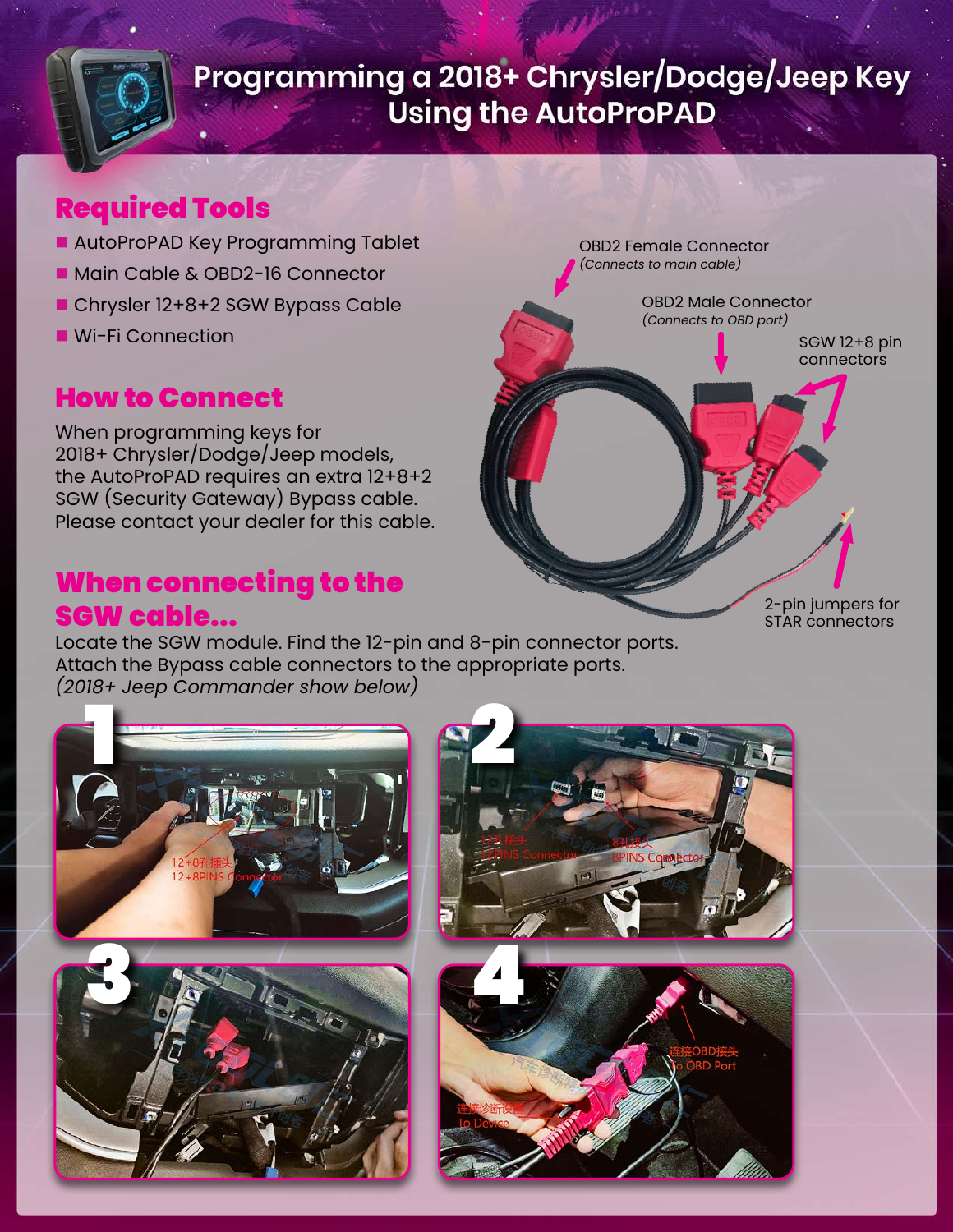### When connecting to a STAR connector...

Used for the Security Gateway, the STAR connector is always colored green and will have several connectors attached to it. For different Chrysler/Dodge/Jeep/RAM models, it can be found in the following places (click link).

To connect the cable to the STAR connector, plug the cable pins directly into the connector ports. The connecting pin locations may vary between models. *(2021 Dodge Challenger shown.)*



In this situation, connect the red pin into the green wire, and the black pin into the yellow wire.

#### Programming Process

#### **Example shown: 2020 Jeep Wrangler smart key**

Start the DIAGNOSIS app on<br>the AutoProPAD, and step<br>through the following menu:<br>**Jeep > Proximity/Fobik (RFF** the AutoProPAD, and step through the following menus: **Jeep > Proximity/Fobik (RFH) > Wrangler 18-**

> A dialog box will appear. Make sure that the main cable and the SGW bypass cable are connected, then press "OK."

| $\theta$        | Proximity/Fobik(RFH)                                                                                                                       |              |             |  |  |  |
|-----------------|--------------------------------------------------------------------------------------------------------------------------------------------|--------------|-------------|--|--|--|
| G cheroke 14-   | Cherokee:                                                                                                                                  | Renegade 15- |             |  |  |  |
| <b>Compass:</b> | Wrangler 18-<br>For cars after year 2018,you need use Chrysler<br>programming cable 2 pins and 12+8 connector to<br>perform this function. | Wrangler 18  |             |  |  |  |
|                 | OK                                                                                                                                         | Cancel       |             |  |  |  |
|                 |                                                                                                                                            |              |             |  |  |  |
| 囲               | d-<br>⊲<br>≡                                                                                                                               |              | 虚<br>$\Box$ |  |  |  |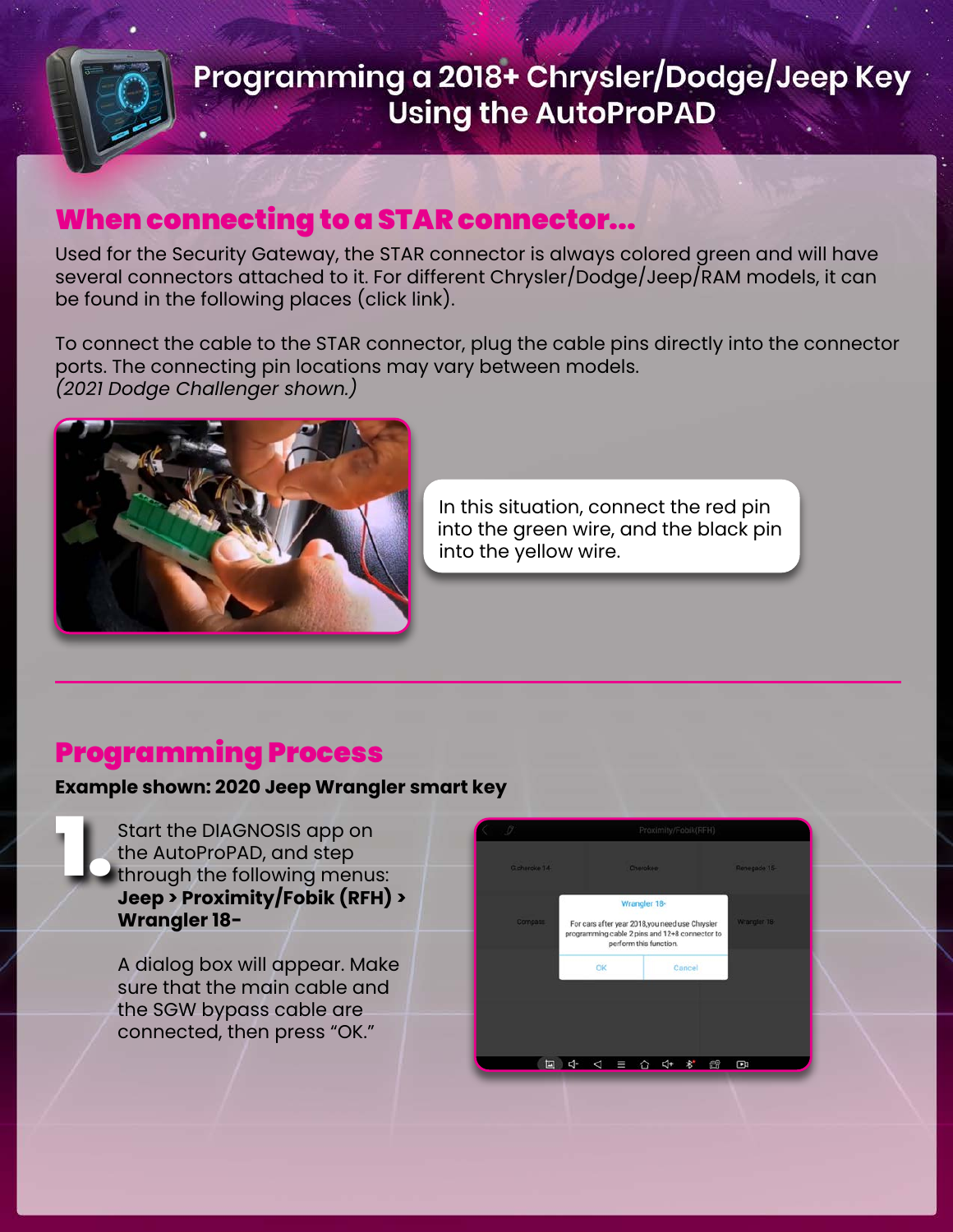Before programming, please determine the number of keys registered to the vehicle. Press "Number of key $(s)$ " menu item to check the key amount.

When programming, the vehicle will require a security code to verify the process. Please check the security code first. Making sure you are connected to the Internet, press the "Read security code" menu item.



5.

3.

2.

The security code will be shown on screen when it has been read.

Press "Add smart key" to begin the programming process. Please follow the instructions shown in the dialog box, turn hazard lights on and switch ignition off.

**Please Note:** This menu also applies to an "all-keys-lost" situation.